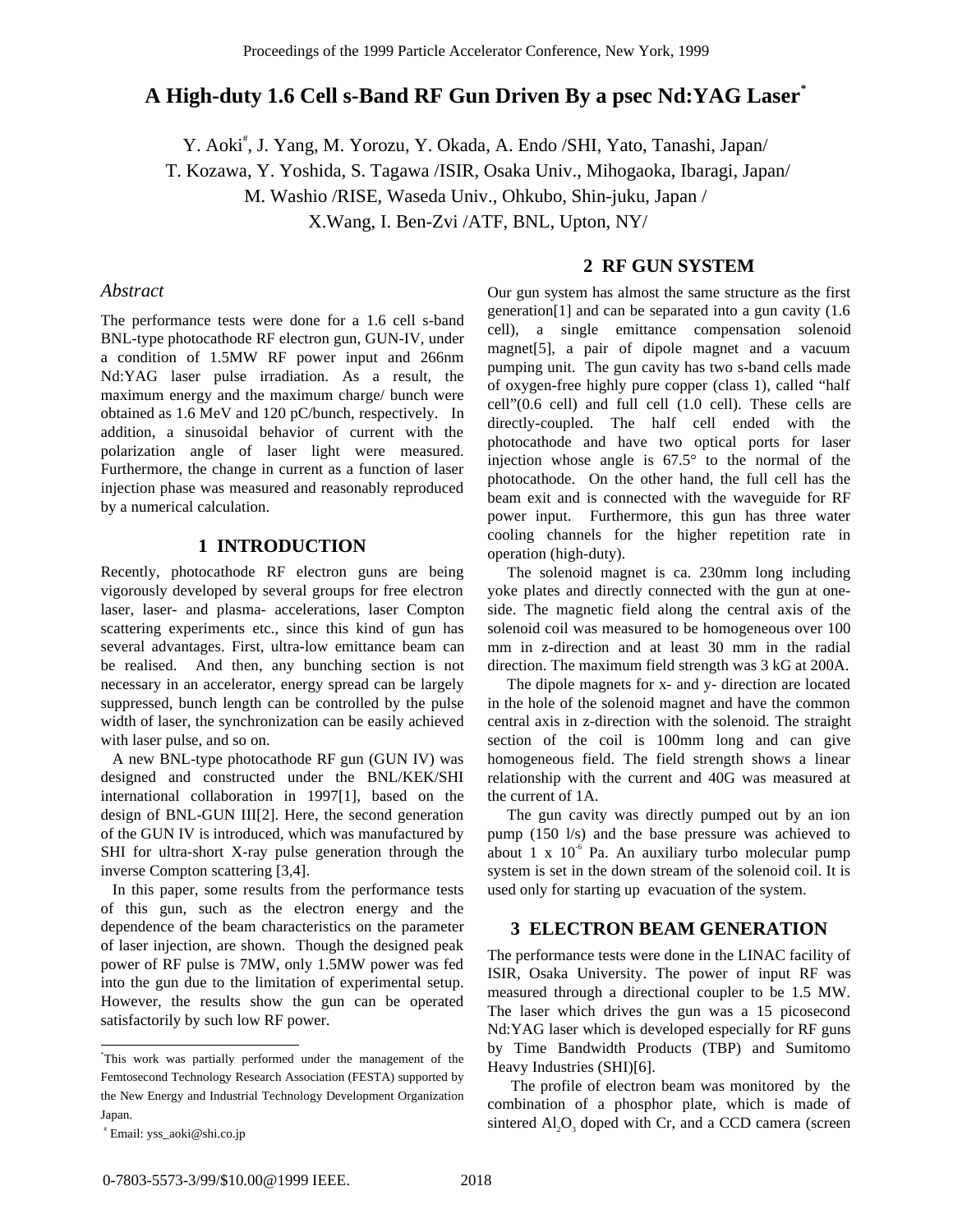monitor). Fig. 1 shows the optimal beam profile in the form of the cross sectional views along x axis(left) and y axis(right) obtained after the solenoid. The fitting of the profile with a gaussian curve resulted in the beam size of about 1.5mm $\phi$  (2 $\sigma$ =1.48mm and 2 $\sigma$ =1.53mm).



Fig. 1 The cross-sectional view of the optimal beam profile (x-axis:left, y-axis:right), observed on the screen monitor after the solenoid magnet. The dimension is described in unit of pixels (1pixel=0.287mm). The oscillation at low level in the right figure might be some back-ground frequency noise on measurement.

# **4 ENERGY MEASUREMENT**

The energy of electron beam was measured by the steering action of the magnetic fields on the beam. In the measurement, the dipole $(x)$  field was set and fixed to the appropriate value and the distance of the center in the beam profile from the original one  $(B_{divole(x)}=0)$  was measured. Then, changing the solenoid field, the distance was measured. The results are seen in Fig. 2 with three simulation curves. The beam trajectory was calculated based on a simple Lorenzian eq. in the simulation for the electron beam energy of 1.5-1.7MeV.



Fig. 2 The radial distance of the beam position from the original one, observed on the screen monitor. The solenoid field was changed while the dipole field was fixed. The simulation curves are for 1.5, 1.6 and 1.7MeV electron beams.

 From this figure, in the case of 1.5 MW power input, approximately 1.6 MeV of beam energy was obtained. At this energy, emission intensity was not so sufficient in the measurement then the data are relatively scattered. The error bars in Fig. 2 show the resolution of the CCD camera (1 pixel).

 On the other hand, the maximum acceleration field in the gun is calculated to 17MV/m, using the RF power of 1.5MW. This acceleration field can give the energy of about 1.9 MeV which is not so different from the experimentally estimated above.



Fig. 3 The dependence of the electron energy on the laser injection phase. Error bars indicate the resolution of the CCD camera.

 The dependence of the energy on laser injection phase was also measured. The trend of change in energy is similar to the curve from simulation which was done with the calculated acceleration field. The curve indicates that acceleration efficiency become lower by the phase change. The difference between the measured values and the simulated curve seems enhanced with increase in phase. It may come from scattering effects by residual gas, because the RF conditioning is not sufficient yet.

#### **4 CHARGE MEASUREMENT**

Current of the output beam was measured with a thick copper electrode (10mmφ) with impedance-matched to 50 ohm which is located at 730mm from the photocathode. The charge of the bunch was estimated from the current, considering the repetition rate of 10 Hz and subtracting the dark current.

 In Fig. 4, the measured charge is plotted as a function of laser injection phase. The simulated curve which is normalized at the maximum point is also shown in the figure. The maximum current was obtained at the phase somewhat before that giving the maximum field (phase  $=0$ ). It is the same situation as in the case of energy, seen in Fig. 3. Over 30 degree in Fig. 4, a small peak appears. This may be because the RF power of 1.5 MW was used instead of the designed power of 7MW. It is suspected